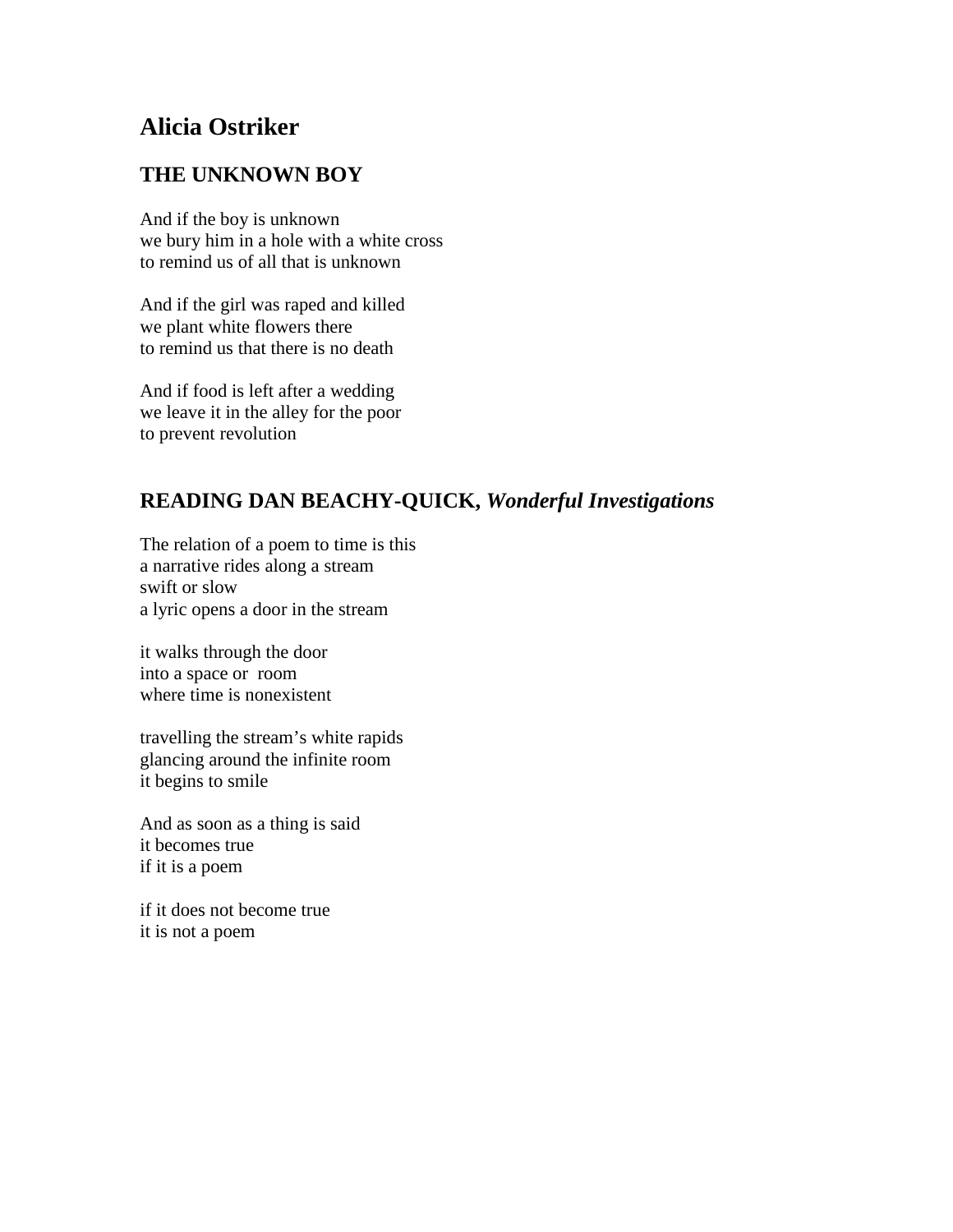#### **ON THE BUS**

I'm lending you this cd (of God singing) you won it you eat it you should sit right behind the bus driver where you get to see more of the scenery it's bumpier there but that's good it's fitting for this music or you could sit in the middle where the ride is a little smoother still it is only a bus you know this music you need to hear this music you know this music your mother also the earth also God also torn now torn up now But listen you can't live without it how can I get it back

## **THE WIND THAT BLOWS THROUGH ME**

I feel the hand of God inside my hand when I write said the old woman this blows me away like a hat oh oh God's needy hand is inside every atom waving at us hoping we wave back

Sometimes I feel the presence of the goddess inside me said the dark red tulip and sometimes I see her waltzing in the world around me skirts flying though everything looks still

It doesn't matter whether you call the thing God or goddess those are only words said the dog panting after a run through the park and a sprint after a squirrel theology is bunk but the springtime wind is real